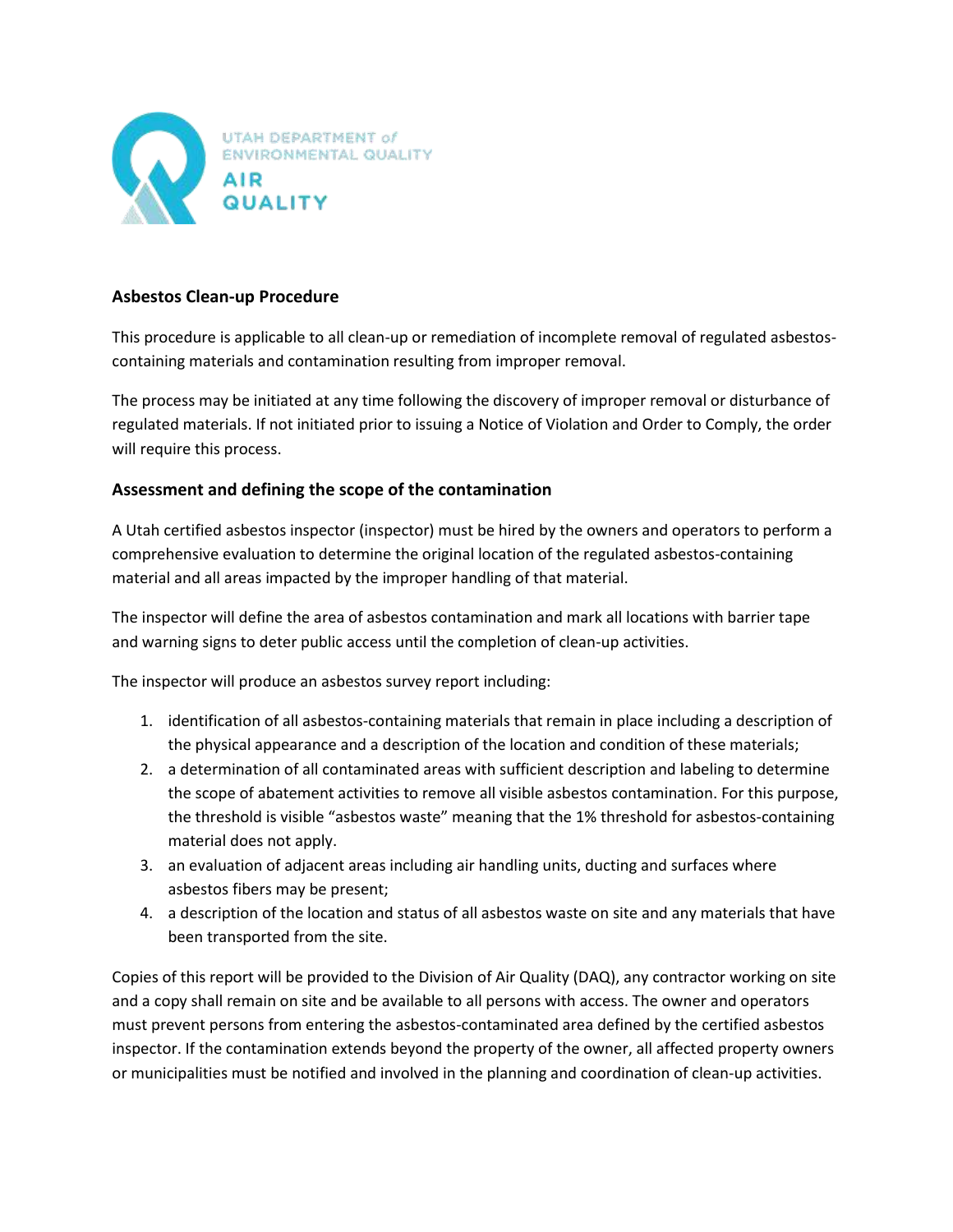## **Clean-up project design**

The owner and any contractors involved in the improper removal of asbestos will develop a project design to address all areas of contamination identified by the asbestos inspector. This plan must be developed by a Utah certified project designer familiar with asbestos regulations and abatement work practices.

The minimum requirements include:

- 1. the work practices contained in R307-801 and 40 CFR 61 subpart M, apply to the cleanup activities including the requirements for negative pressure enclosure and decontamination facilities;
- 2. all visible asbestos waste debris will be wet cleaned and containerized for disposal;
- 3. all surfaces within the contaminated area will be wet wiped and HEPA vacuumed;
- 4. any damaged or disturbed asbestos-containing material remaining in place following the improper or incomplete removal will be removed.

The clean-up plan must be submitted in writing to the DAQ and accepted by the DAQ prior to commencing the clean-up activities. Activities to prevent further contamination or public exposure may begin prior to acceptance of the clean-up plan.

#### **Clean-up activities**

If the contamination is in an area where wind or other activities may continue to disperse the material, wetting and clean-up activities should begin as soon as possible following the inspection.

Written notification and the payment of all applicable fees is required prior to commencing the clean-up activities. For the purpose of clean-up activities the 10-day waiting period may be waived for the project.

A Utah certified asbestos abatement contractor must be hired to complete all clean-up activities using the project design and all requirements of R307-801 and 40 CFR 61 subpart M.

#### **Project Clearance**

Contact a member of the asbestos staff (not voice mail) at the DAQ during normal business hours at least 24 hours prior to the completion of the project. If the project involves multiple phases, notify the DAQ 24 hour prior to the completion of any phase of the project.

At the completion of wet cleaning/HEPA vacuuming and prior to lock-down encapsulation or removing any barriers the project area must be inspected by a Utah certified asbestos inspector hired by the owners and operators. When the certified inspector determines that all material addressed in the survey report has been removed or treated according to the work plan, the area may be sprayed with a lockdown encapsulant and the barriers may be removed. Following the removal of all barriers and with the